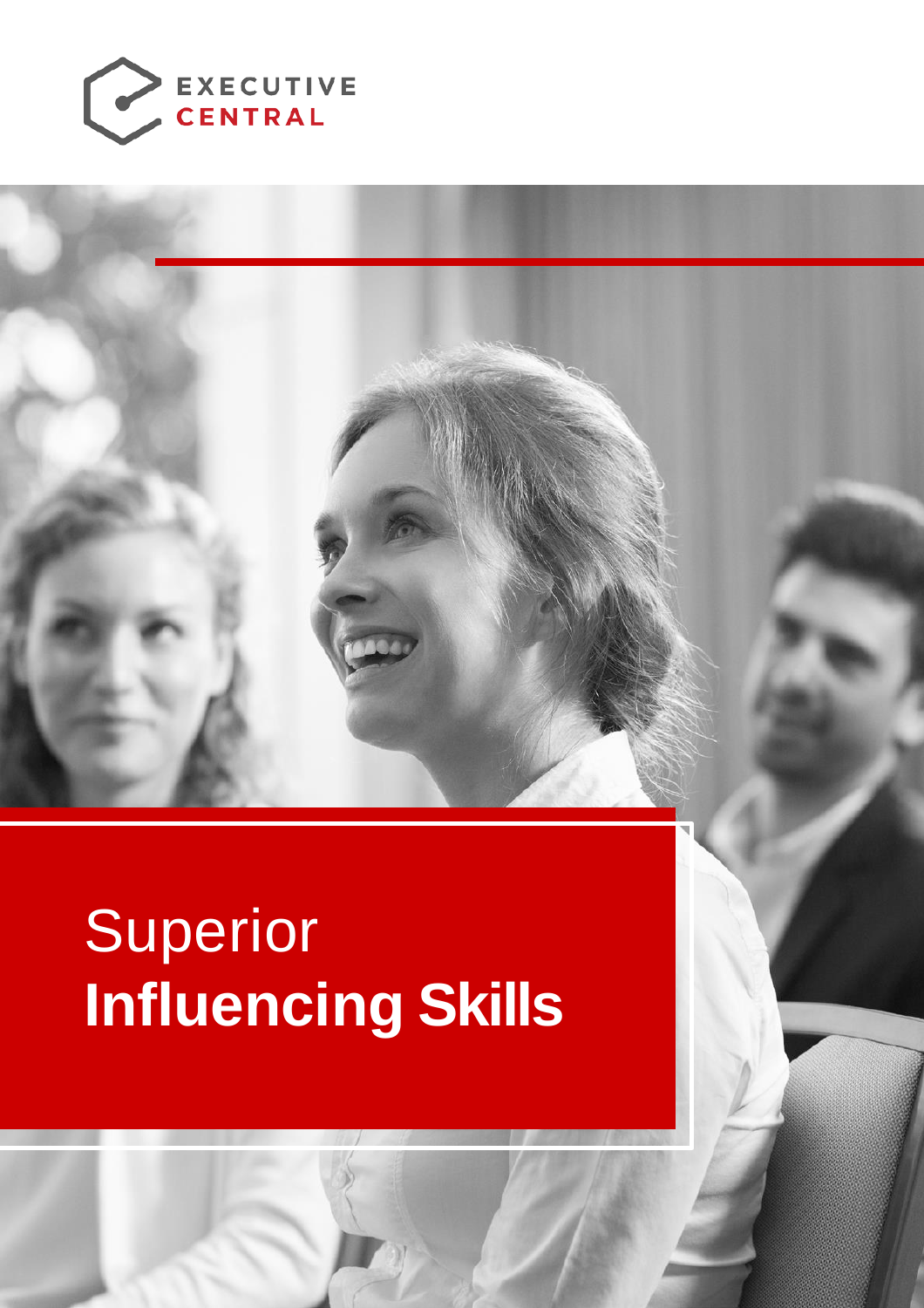## **Are you currently grappling with any of the following issues?**



- You rely on other people to do their jobs effectively if you are going to be successful in your role •
- You need to possess the ability to rapidly build trust and rapport with your stakeholders to be successful •
- Your role involves trying to bring about significant change and you require others to support and implement that change if you are going to be successful •
- You rely on co-operation and collaboration with others to be successful in your role •
- You need to influence people who you find quite challenging to deal with in some way if you are going to be successful
- You need to build long term, trustbased relationships with people if you are going to be successful
- You need to be able to influence outcomes in a high pressure and ever-changing environment
- You need to be able to convince other people to support your ideas if you are going to be successful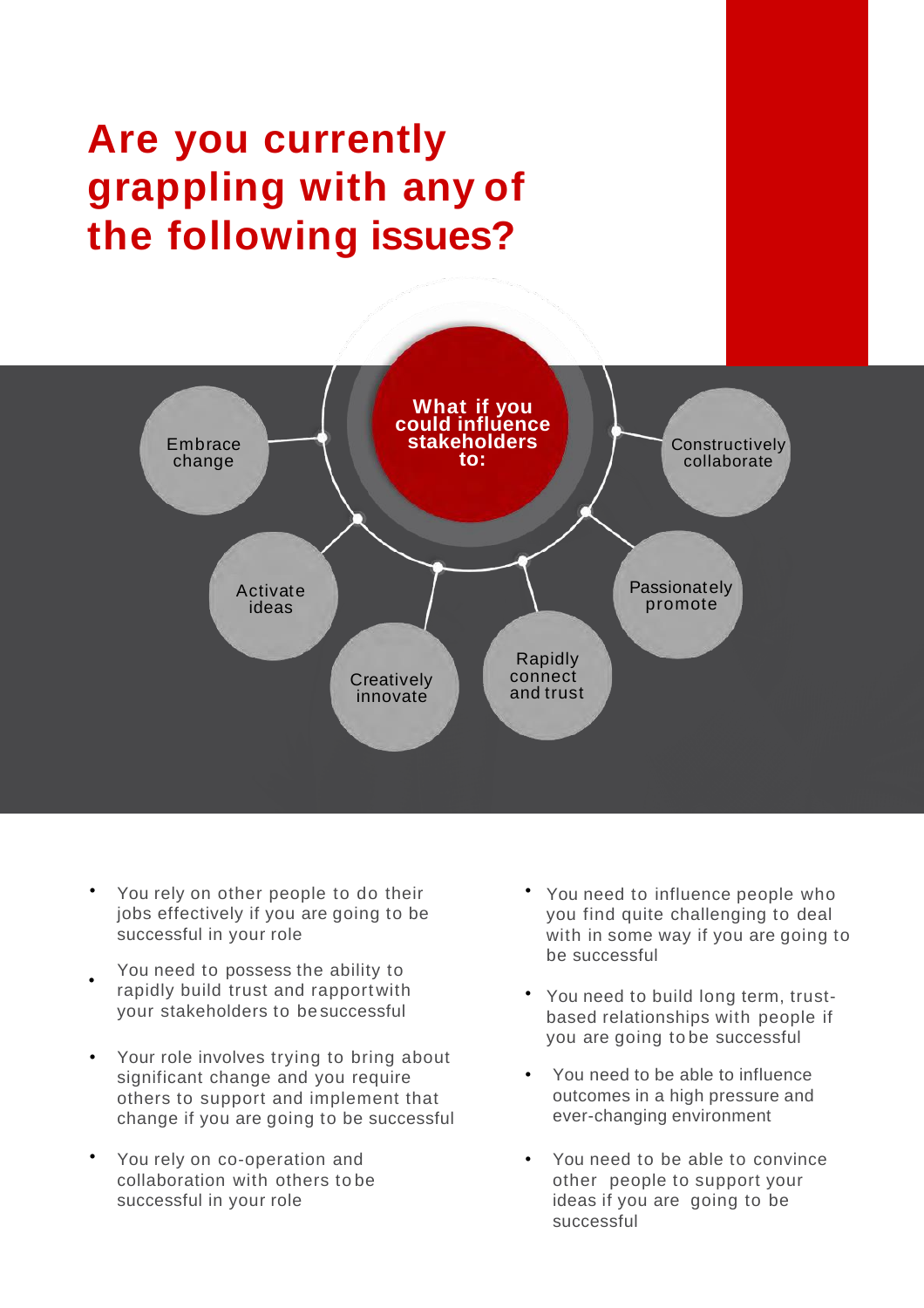### **Executive Central Superior Influencing Skills**

In modern organisational life, the ability to successfully influence stakeholders over whom one has no direct control, has become a mission critical priority. Regardless of one's role, the need to influence change, innovate, collaborate and co-operate effectively, enlist and motivate supporters, and negotiate win-win outcomes will only increase as our organisations and society in general continue to face seismic shifts and accelerating disruption.

Leaders at all organisational levels need to be able to equip themselves with superior influencing skills if they are going to be successful in their current roles and be considered as realistic options for futuremore senior roles. To do this, they need to develop influencing skills that play to their own unique strengths, feel comfortable and genuine, and enable them to engage with real impact to deliver real outcomes.



At Executive Central, we have developed the Superior Influencing Skills program based around our ADAPTOR® Professional Influence framework. This framework addresses the process of influencing, the emotional intelligence of influencing, and how to build a culture of positive influence within modern organisational life.

This virtual, coaching-based program, ensures that the learning experience is individualised, context specific, and application-based to ensure participants are able to apply and refine their new skills in the real classroom – their workplaces. (Note: The program can be adapted for inperson delivery also.)

| Δ | Approaching the Stakeholder            |
|---|----------------------------------------|
|   | <b>Discovering Stakeholder Needs</b>   |
|   | <b>Aligning Understanding</b>          |
| D | <b>Presenting Solutions or Options</b> |
|   | <b>Testing Acceptance</b>              |
|   | <b>Overcoming Objections</b>           |
|   | Reaching Agreement                     |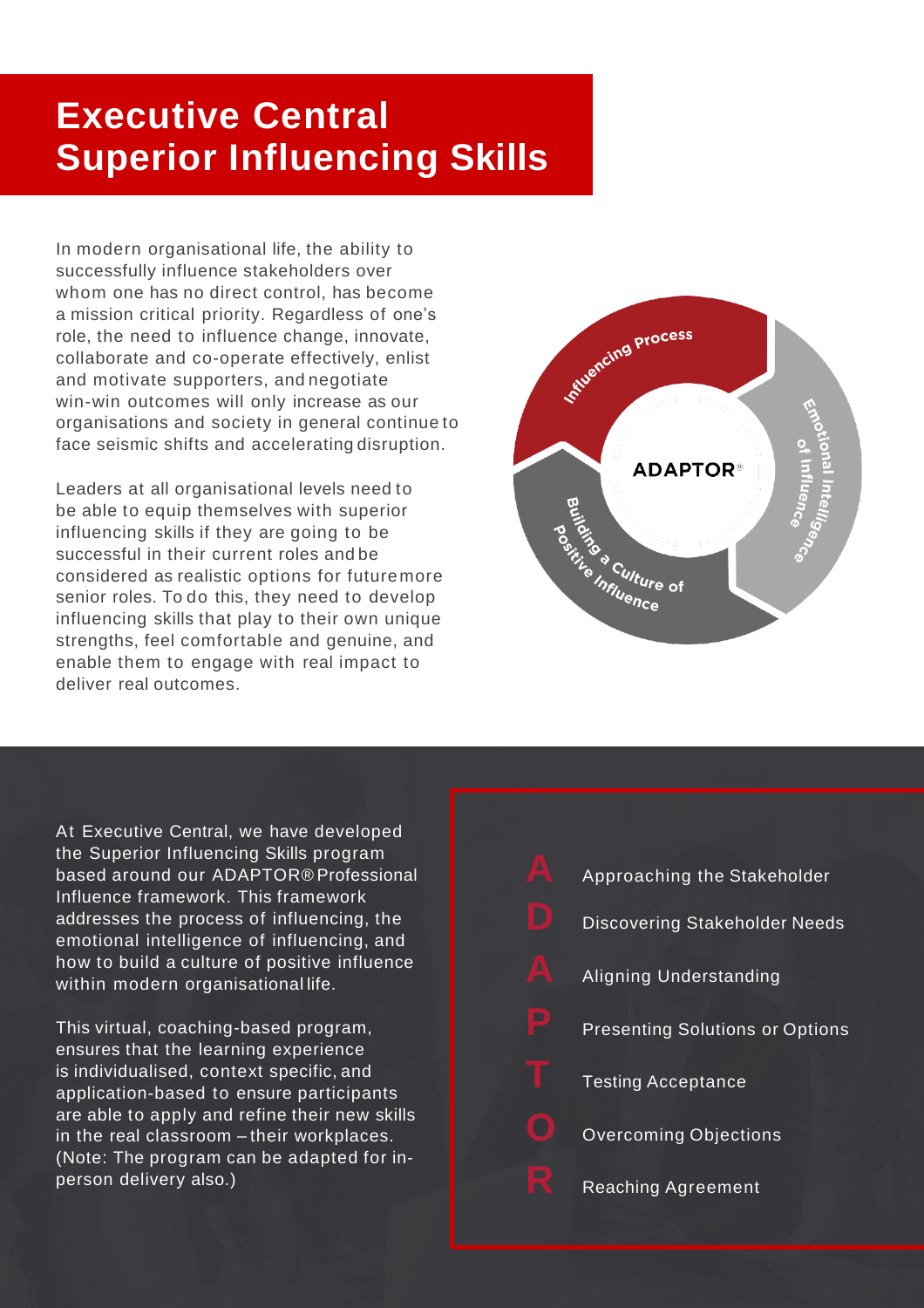### **Program Overview**







**COACHING SESSION (1 HOUR)**



**SELF-DIRECTED LEARNING**

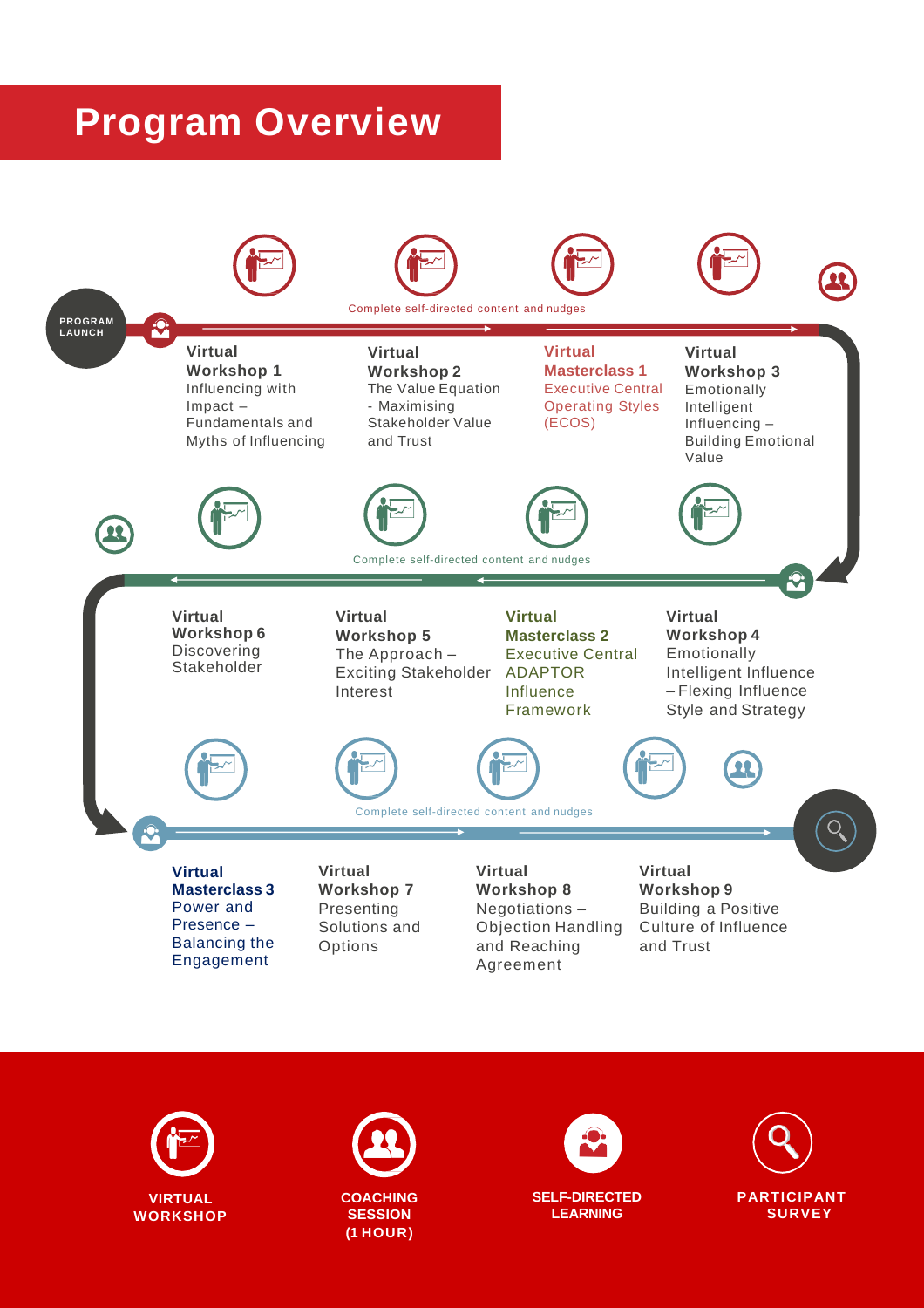### **Superior Influencing Skills** Course Content Overview



#### **Module 1 – Influencing with Impact**

- Reflecting on participants' own influencing beliefs and experiences<br>• Defining Influence and dispelling myths
- Defining Influence and dispelling myths
- Influence and leadership
- Influence vs command commitment vs compliance

#### **Module 2 – The Value Equation**

- Understanding how stakeholders make decisions
- Maximising value vs minimising costs
- Logical value and emotional value the "golden rules"
- Fast tracking value creation and trust using"funnelling"

#### **Module 3 – Emotionally Intelligent Influencing - Building Emotional Value**

- Identifying the operating style of stakeholder<br>• Influencing strategies for superior results with
- Influencing strategies for superior results with each stakeholder style
- Influencing individuals vs influencing groups
- Reflecting on and analysing past influencing experiences from an emotional value perspective

#### **Module 4 – Emotionally Intelligent Influencing - Flexing Influence Style and Strategy**

- Flexing for superior results behavioural strategies to improve communication and influencing effectiveness
- Dealing with stress and natural tensions
- Magnifying influence through trust
- The 4 cores of credibility and the 13 trust-building behaviours (The Speed of Trust)

#### **Module 5 – The Approach – Exciting Stakeholder Interest**

- Understanding the importance of the Approach and avoiding common mistakes<br>• Preparing and planning "ANGLES" to excite stakeholder interest
- Preparing and planning "ANGLES" to excite stakeholder interest
- Initiating a conversation that will engage the stakeholder and build logical value
- Utilising "funnelling" to maximise logical value
- Identifying the urgency/importance of issues before proceeding

#### **Module 6 – Discovering Stakeholder needs – Motivating Change**

- A structured approach to discovery the influencing change model
- Exploring the common barriers to effective discovery<br>• Consequence and unsides the true drivers of logical
- Consequence and upsides the true drivers of logical value
- Core discovery skills questioning, listening and suggesting

#### **Module 7 – Presenting Solutions and Options**

- Features, Advantages, Benefits understanding the difference
- Maximising logical value using benefits<br>• Matter method manner how to maxin
- Matter, method, manner how to maximse influence using each<br>• Professional image and presence maximising emotional value
- Professional image and presence maximising emotional value and trust through image

#### **Module 8 – Negotiations – Objection Handling and Reaching Agreement**

- The true nature of objections and stakeholder concerns
- The importance of seeking objections keeping control of the engagement<br>• Preparing for objections best practice vs common practice
- Preparing for objections best practice vs common practice

**Module 9 – Building a Positive Culture of Influence and trust**

- Objection handling strategies emptying the stakeholder and"funnelling"
- Reaching agreement transitioning to action and aligning expectations

- Understanding organisational trust and the role of the organisational "ecosystem" in building/diminishing it
- Applying the 4 cores of credibility and 13 trust-building behaviours across the broader organisation/team
- Engaging with "failure" and how this is handled within the organisation/team<br>• Building influence by being able to be influenced by others
- Building influence by being able to be influenced by others









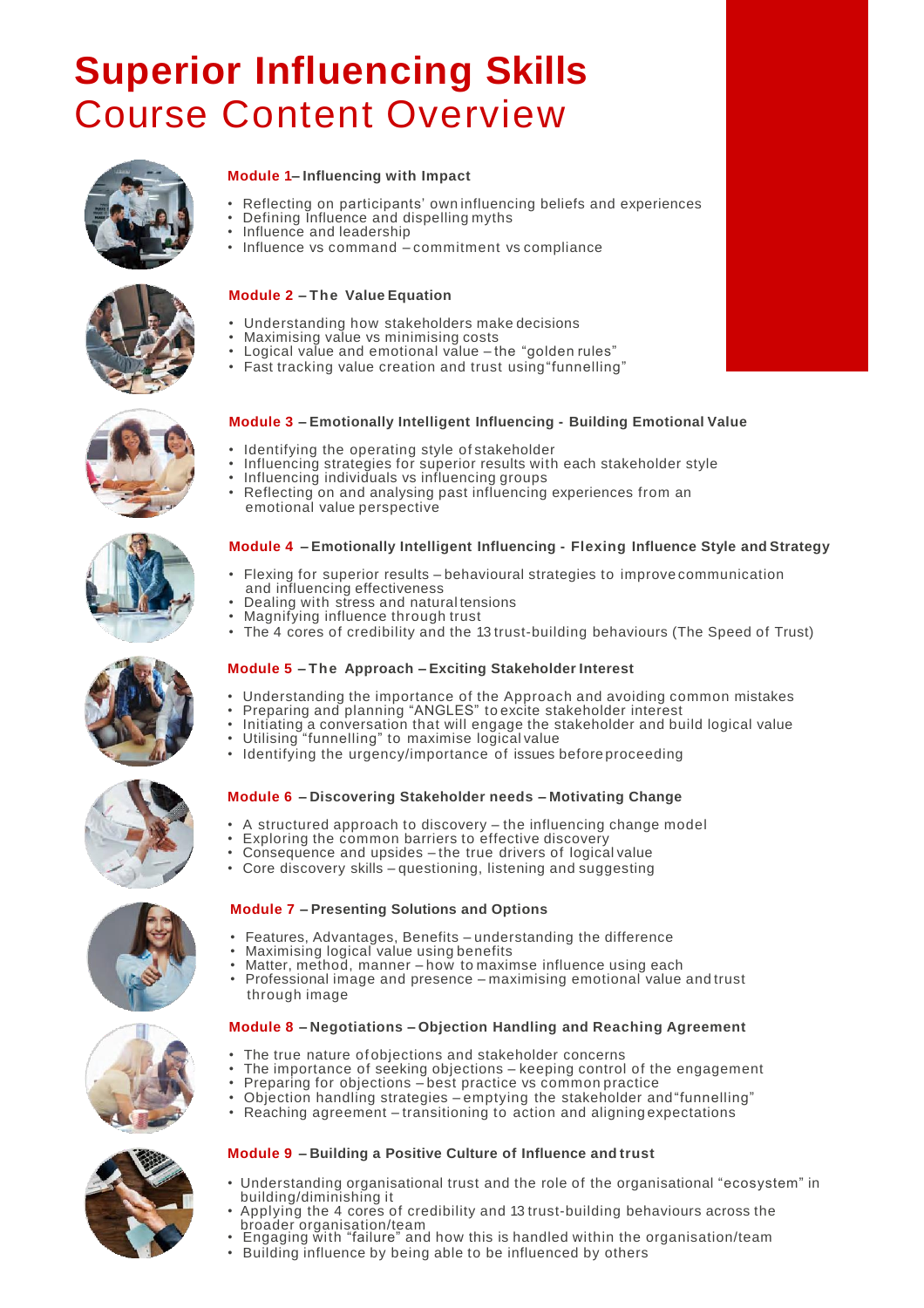### **Superior Influencing Skills Workshop Structure**

The below diagram provides an overview of our virtual workshop structure and outlines the approximate duration for the pre-work and facilitated activities. Our program consists of 9 workshops that follow this

structure as well as two masterclasses that delve deeper into key topics to aid in the learning process. (Note: Program can also be delivered in face to face workshops if preferred.)

**2 3**

#### **Pre- Work**

A pre-work activity and reflection exercise (approx. 30 minutes)

**1**

#### **key activities:**  Core content and

pre-work activities are provided digitally and utilise a number of media (eg. video clips, articles, book summaries, internet research, etc).

Participants to reflect on what they have or are experiencing themselves or how they can apply what they've heard/seen/read in the activity to their own influencing situations.

#### **Facilitated Workshop/s**

Facilitated virtual or F2F workshops (90 minutes – 2 hours)

Key activities: The workshops will combine short bursts of group facilitation with breakout activities (eg. role plays, sub-group discussions, virtual group activities/challenges)

Note: for online programs we utilise virtual breakout rooms to allow the group to regularly break off from the central meeting and report back to the main group at the conclusion of the breakout activity

#### **Follow-Up**

Follow-up actions included in this program are designed to ensure embedding of learning and sustainment of outcomes.

Key activities:

Each participant will be encouraged to develop action plans that canbe tried and tested before the next virtual group workshop

Participants receive a series of learning nudges in the form of questions via our Forget Me Not app, which tests their understanding of the core content and provide remediation or learning extension based on their responses.

Individual (or pairs/ group) virtual coaching sessions are provided for tailored ongoing individual support.

**Ongoing Leadership Development**  *(Coaching, Events and Workshops based on Individual and Team Requirements)*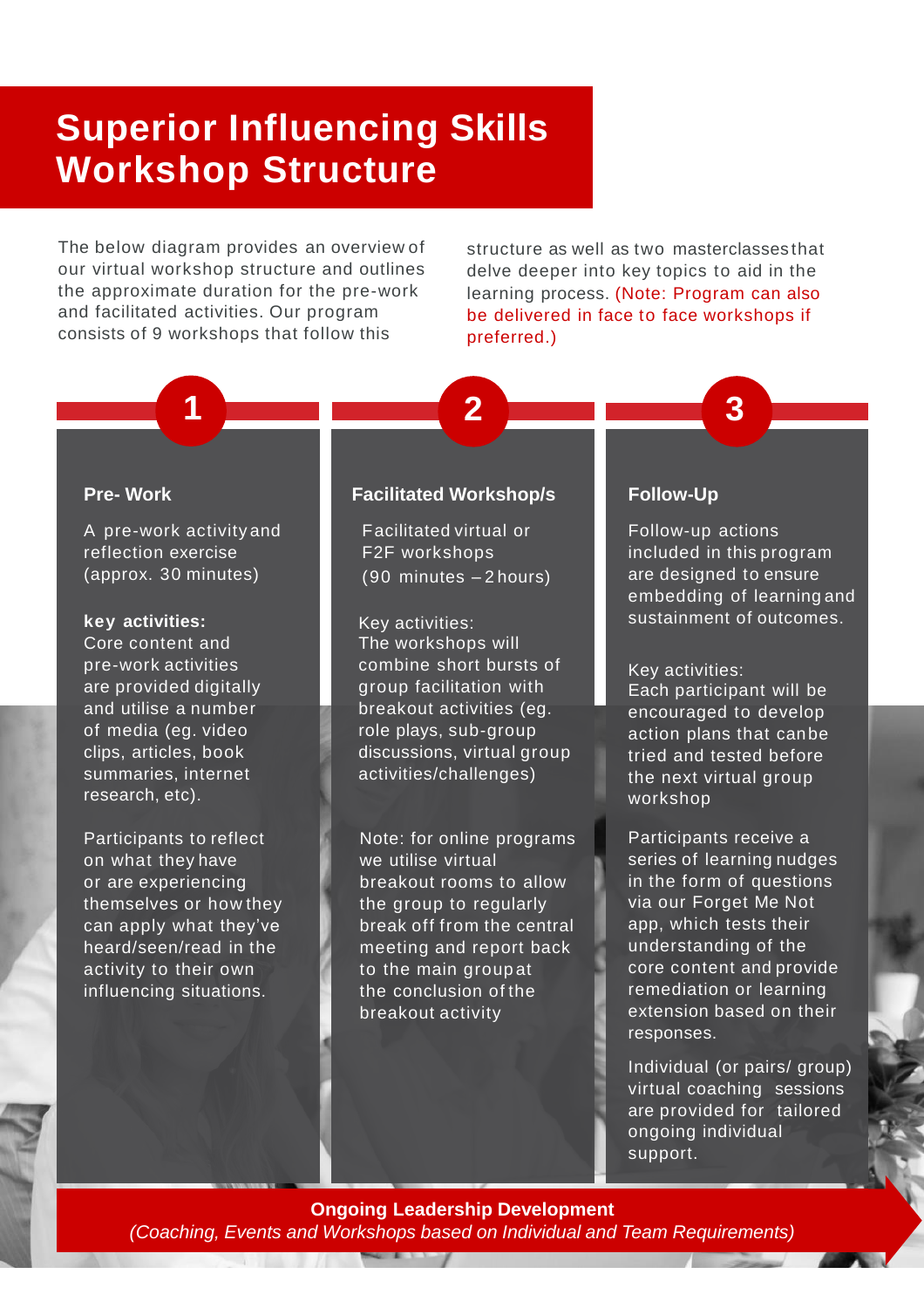### **Superior Influencing Skills – Inclusions**

### **The investment covers:**

- Program Launch/Orientation Session
- 9 x 2-hour **virtual workshops** (or 3 full-day workshops)
- 2 x 2-hour **masterclass workshops**
- **Digital e-zine workbook**  including all content, methods and models (including: supporting media)
- 3 x **individual coaching sessions** (this can also be delivered in pairs or small sub groups to reduce cost)
- Enrolment in Executive Central's **Forget Me Not app**
- Enrolment in Executive Central's **ECOS online Emotional Intelligence application**
- Membership of Executive Central's **Influencing Skills Alumni** (includes follow up events and activities)
- Our unrivalled **Performance Guarantee**
- **12 months ad-hoc Telephone Support**